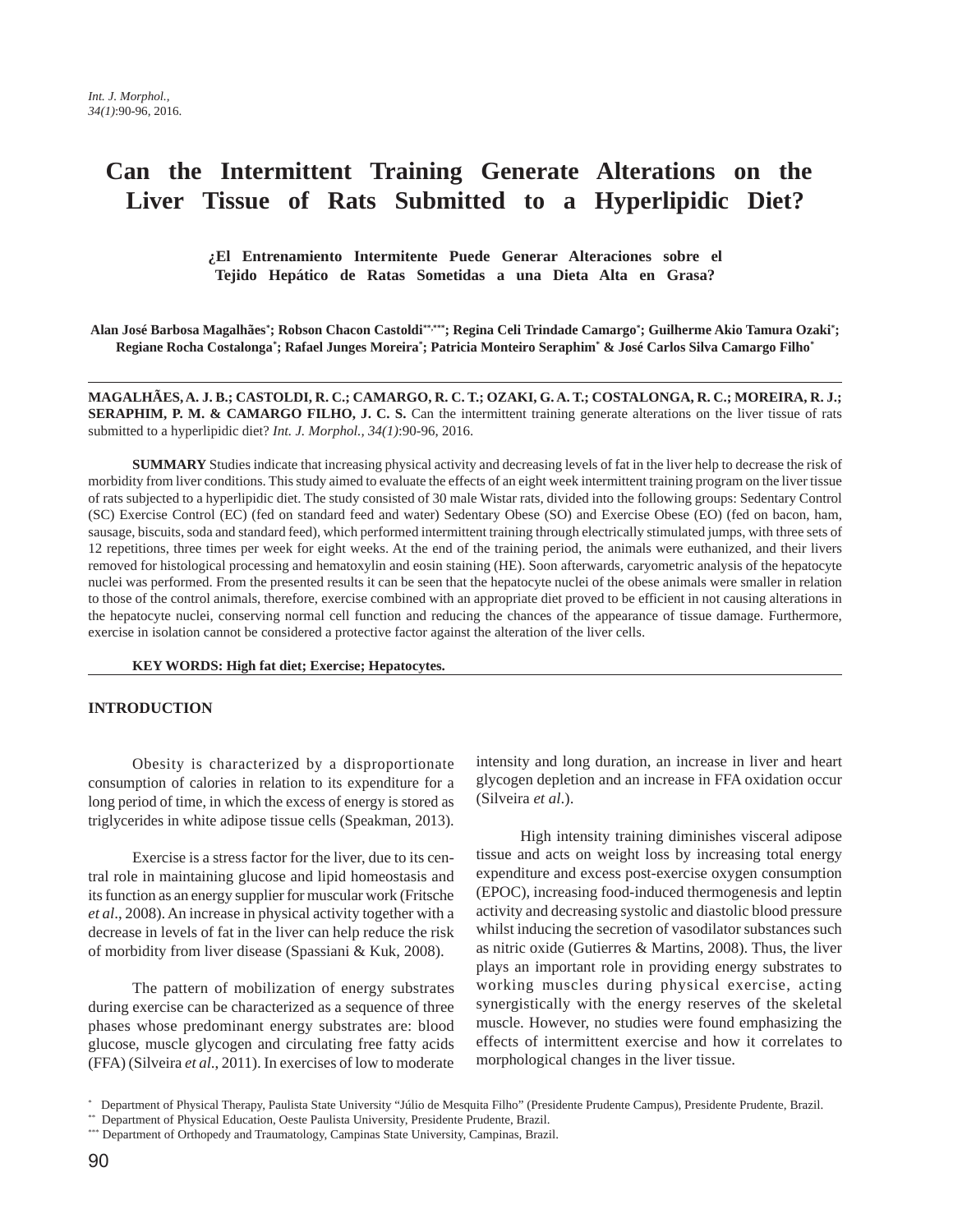The hypothesis of this study was that intermittent training would exercise a protective factor on the liver tissue of animals because, as stated above, physical exercise induces energy expenditure thereby preventing the accumulation of lipids in hepatic tissue, thus avoiding an increase in intrahepatic triglycerides and the subsequent formation of inflammatory foci (steatosis). Therefore, the present study aimed to evaluate the effect of an eight week intermittent training program on the liver tissue of rats with a hyperlipidic diet.

# **MATERIAL AND METHOD**

**Animals**. Thirty male Wistar rats of 90 days of age were obtained. They were kept collectively in plastic cages (30 x 16 x 19 cm). The animals were housed in groups of three to five animals per cage, at an average temperature of 22±2 °C and light/dark cycles of 12 h with the light cycle starting at 07:00 am. The 30 animals were separated randomly into the following groups (Table I):

Table I. Division of animals by experimental group.

| Group                  | Initial n | Final n |  |
|------------------------|-----------|---------|--|
| Sedentary Control - SC | 5         | ↖       |  |
| Exercise Control - EC  | 10        |         |  |
| Sedentary Obese - SO   | 5         |         |  |
| Exercise Obese - EO    | 10        | 9       |  |
| Total                  | 30        | 27      |  |

The animals in the SC and EC groups were fed on standard rodent feed (Supra Lab® brand - Alisul Ind. Alimentos Ltda) with tap water provided *ad libitum.* The SO and EO groups, from the second month of life, followed a hyperlipidic diet (cafeteria diet), as used by Panveloski-Costa *et al*. (2011), adapted from Lamas *et al*. (2004).

**Intermittent Training**. The model of intermittent strength training "Jump Squat" used in the project was adapted from that proposed by Tamaki *et al*. (1992). The apparatus was designed so that the animal was immobilized over a metal platform by means of an adapted vest.

Electrical stimulation was performed using a metal clip attached to the end of the tail of the animal and to an electrical stimulator (Dualpex 961, from Quarker®), calibrated by Inmetro®. The parameters used were: frequency 1 Hertz (Hz), duration of 0.3 s with an interval of 2 s between each electrical stimulant and the intensity adjusted so that the animal executed the movement, ranging from 3 to 6 milliamperes (mA).

These parameters were adopted as being bidirectional pulses of zero mean, presenting no electrolytic effects and allowing long-term use without risk of tissue damage. At the stimulation, the animals performed full leg extension movements (knee and ankle), lifting a load which had been placed on the back of the vest.

The load was adjusted weekly according to the weekly BW variations (de Lima *et al*., 2008). This training protocol, proposed by Panveloski-Costa *et al*., began together with a hyperlipidic diet when the animals reached a young adult age; two months old.

**Histological procedures**. Twenty-four hours after the last training session, the animals were anesthetized and the euthanasia process was performed.

A paramedian incision was made in the abdomen, and the epithelial tissue folded until the organs were exposed. Shortly after the incision, the liver was removed from the animal, for the extraction of the right upper lobe, the material used for analysis, which was immediately fixed in a 10 % formalin solution.

After 24 hours, the organ was transferred to vials containing 70 % alcohol. This solution was renewed daily for three days, to eliminate any residues of the fixer (Camargo Filho *et al*., 2011). After fixation and storage in 70 % alcohol, the procedure for inclusion of the material in paraffin was performed and it was subsequently cut in a rotary microtome Microm HM 325<sup>®</sup>, with transverse cuts of 6  $\mu$ m thickness. Staining was performed using Hematoxylin and Eosin (HE) according to the methods of Dal Pai Silva (1995).

The caryometric analysis was performed using the methods of Martins *et al*. (2010), an evaluation was conducted of the hepatocyte nuclei images obtained using an optical microscope Nikon® H550, with a 100x magnification lens, coupled with a Nikon® Infinity 1 digital camera. The images were captured using the NIS-Elements D 3.0 - SP7 – build 547, Nikon® for Windows® software for computerized image analysis. A caryometric analysis was performed using Image-Pro Plus 4.5.0.29 for Windows® 98-NT-2000 software for computerized image analysis from Media Cybernetics Inc.

**Statistical Analysis**. For statistical comparison of the morphometric results obtained from both groups (Control and Obese), the Levene's Test was used to verify the normality of the data, and the ANOVA One-Way Test along with the Turkey's Post-Test (Kruskall-Wallis Test and Dunn's Post-Test for nonparametric data) for comparison of the results. The significance value was set at  $(p<0.05)$  for all procedures. Calculations were performed using the SPSS 17.0 for Windows® application.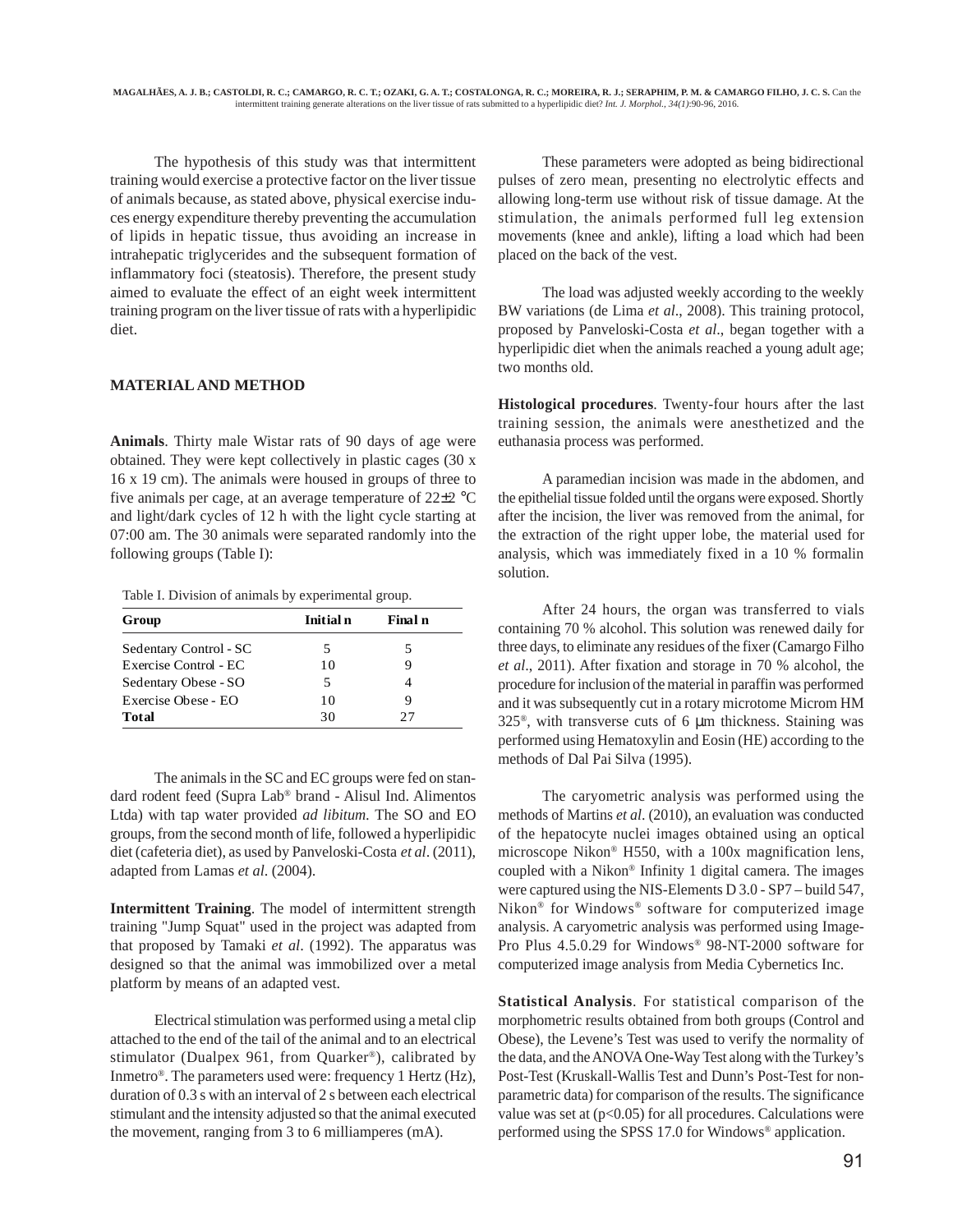### **RESULTS**

The initial and final weight of the animals was measured and there was a significant difference comparing the weight gain values between: SC-EC ( $p < 0.01$ ), SC-SO ( $p < 0.02$ ) EC-SO ( $p < 0.001$ ) EC-EO ( $p < 0.005$ ) and the SO-EO ( $p < 0.05$ ).

After analyzing the data, changes obtained by caryometry were observed. The mean values demonstrated

that in the comparison made between groups it could be observed that the caryometric variables largest diameter  $(p=$ 0.019), smallest diameter ( $p= 0.005$ ), average diameter ( $p=$ 0.010), perimeter ( $p= 0.003$ ), volume ( $p= 0.002$ ), area ( $p=$ 0.007), and the volume/area ratio ( $p= 0.006$ ) showed statistically significant differences between the SC and EO groups.

In addition to the smallest diameter ( $p= 0.019$ ), volume area ratio (p= 0.044) for EC and EO groups (Table II).

| Table II. Mean and Standard Deviation of the values of the largest, smallest and average diameter                                              |
|------------------------------------------------------------------------------------------------------------------------------------------------|
| ( $\mu$ m), D/d, perimeter ( $\mu$ m), volume ( $\mu$ m <sup>3</sup> ), area ( $\mu$ m <sup>2</sup> ), volume/area, shape coefficient, contour |
| index and eccentricity of the liver tissue of the rats between groups.                                                                         |

| <b>Variables</b>                   | $SC(n=5)$                      | $EC(n=9)$                      | $SO(n=4)$         | $EO(n=9)$         |
|------------------------------------|--------------------------------|--------------------------------|-------------------|-------------------|
| L. Diameter<br>$M \pm SD$          | $0.718 \pm 0.065$ <sup>a</sup> | $0.671 \pm 0.051$              | $0.642\pm0.041$   | $0.635 \pm 0.026$ |
| S. Diameter<br>Med (IR)            | $0.410(0.04)^a$                | 0.380(0.01) <sup>a</sup>       | 0.360(0.04)       | 0.330(0.03)       |
| A. Diameter<br>Med (IR)            | $0.540(0.05)^{a}$              | 0.520(0.10)                    | 0.485(0.05)       | 0.460(0.03)       |
| Perimeter<br>$M \pm SD$            | 1.826±0.135 <sup>a</sup>       | $1.690 \pm 0.155$              | $1.605\pm0.094$   | $1.562\pm0.063$   |
| D/d<br>$M \pm SD$                  | $1.844\pm0.268$                | $1.771 \pm 0.273$              | $1.860\pm0.072$   | $1.990 \pm 0.111$ |
| Volume<br>$M \pm SD$               | $0.092\pm0.014$ <sub>a</sub>   | $0.076 \pm 0.021$ <sub>a</sub> | $0.067 \pm 0.012$ | $0.055 \pm 0.010$ |
| Area<br>Med (IR)                   | $0.240(0.04)^{a}$              | 0.220(0.07)                    | 0.190(0.04)       | 0.170(0.02)       |
| Volume/Area<br>Med (IR)            | $0.360(0.04)^{a}$              | 0.350(0.07)                    | 0.320(0.03)       | 0.310(0.02)       |
| S. Coefficient<br>$M \pm SD$       | $0.872 \pm 0.051$              | $0.888 \pm 0.049$              | $0.872 \pm 0.012$ | $0.847 \pm 0.019$ |
| <b>Outline Index</b><br>$M \pm SD$ | 3.810±0.119                    | 3.780±0.125                    | 3.817±0.029       | 3.875±0.052       |
| Eccentricity<br>$M \pm SD$         | $0.806 \pm 0.061$              | $0.788 \pm 0.049$              | $0.810\pm0.008$   | $0.831 \pm 0.016$ |

M= Mean; SD= Standard Deviation; Med= Median; IR= Interquartile Range. The ANOVA One-Way (Tukey Post-Hoc) or Kruskall-Wallis (Dunn Post-Hoc) for comparison of the results. The significance value was set at (p<0.05) for all procedures. <sup>a</sup> Statistically significant difference compared to group EO.



Fig. 1. Usage of the software Image-Pro Plus 4.5.0.29 for Windows 98-NT-2000, from Media Cybernetics Inc. for Windows<sup>®</sup>.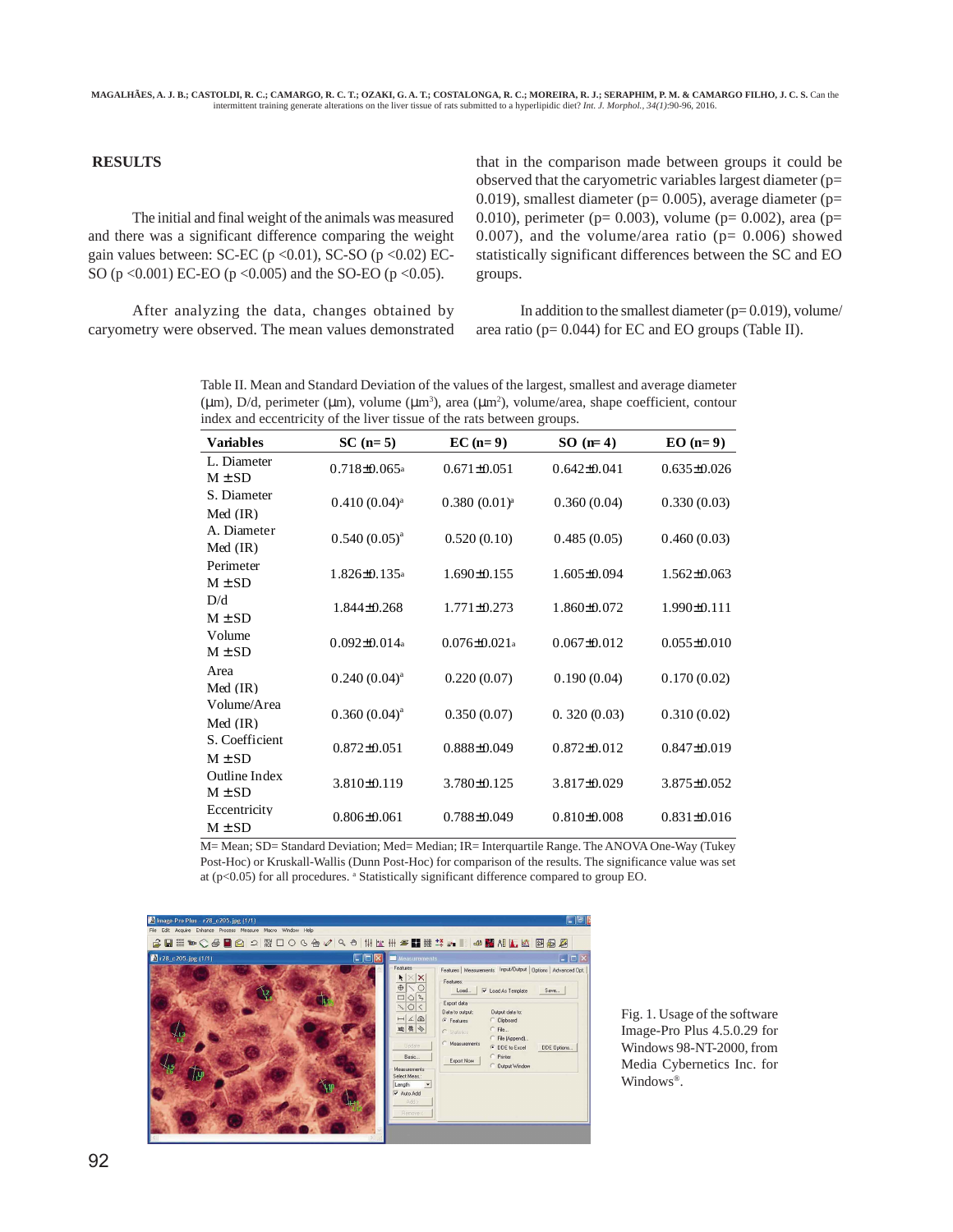

Fig. 2. Photomicrography of the liver tissue of the rats, cut with a thickness of 6 µm and stained by H-E. The arrows point to the nuclei of the hepatocytes. Legend: A= group SC; B= group EC;  $C=$  group SO;  $D=$  group EO. 100X.



Fig. 3. Early and final animals weight.  $* = p \lt 0.05$ ; a= at diference EC; b= at diference SC.

#### **DISCUSSION**

The present study aimed to investigate the effects of intermittent exercise on the liver tissue of animals subjected to a hyperlipidic diet.

The body weight of the animals was measured at the start and end of the experiment, in which was found with a statistically significant difference that the body weight of the EC group is less than the ones from the EO and SO groups.

Chapados & Lavoie (2010) found that visceral fat mass levels of animals that exercised and were submitted to a hyperlipidic diet were lower at the end of the experimental phase in comparison to the visceral fat mass of animals

submitted to the same diet who did not perform physical activities.

Eder (2009) corroborates the results of this study, finding that intermittent training showed an increase in depletion of post-exercise VLDL-TAG and decrease in hepatic deposits of TAG, suggesting higher transport of triacylglyceride to the periphery, seeking to replenish the intramuscular deposits in the post exercise.

Garekani *et al*. (2011) points out that the total fat levels in animals with high and moderate levels of exercise are lower compared to sedentary animals, because such alterations also depend on the adaptations the body realizes in the metabolism to meet the energy expenditure during the practice of the exercise.

In the caryometric analysis, the comparison between groups points out that the caryometric variables largest diameter ( $p=0.019$ ), smallest diameter ( $p=0.005$ ), average diameter ( $p= 0.010$ ), perimeter ( $p= 0.003$ ), volume ( $p=$ 0.002), area ( $p= 0.007$ ), and the volume/area ratio ( $p= 0.006$ ) presented statistically significant differences between the groups SC and EO.

Besides the variables of smallest diameter ( $p= 0.019$ ), volume/area ratio ( $p= 0.044$ ) for EC and EO groups, there were no statistically significant differences comparing the SC group variables with the other groups.

In a study by Menguini *et al*. (2012) it was observed that obesity in the liver of Wistar rats induced macrovesicular steatosis similar to grade 2, characterized principally by ballooning degeneration. In a study by Syn *et al*. (2012), significant development in hepatic steatosis and fibrosis was observed in an eight week period, due to the natural death of T cells. Thus, the alterations presented in the liver of the animals belonging to the SO group could be correlated with the diet (responsible factor).

The variation in the nuclei sizes in the SO group corresponds to the anisonucleosis process, also observed by Guzman *et al*. (2011) in cases of toxic and metabolic steatohepatitis, autoimmune hepatitis and other liver diseases. Jarrar & Taib (2011) also observed a slight anisonucleosis in sub toxic doses of lead poisoning in Wistar rats.

The pathogenesis of anisonucleosis in non-neoplastic liver diseases is not well understood, but is probably consistent with the morphological manifestation of nuclear injury from a variety of mechanisms (hepatitis C virus, metabolic disorders, toxic steatohepatitis, autoimmune hepatitis and other chronic liver diseases in humans) (Guzman *et al*.).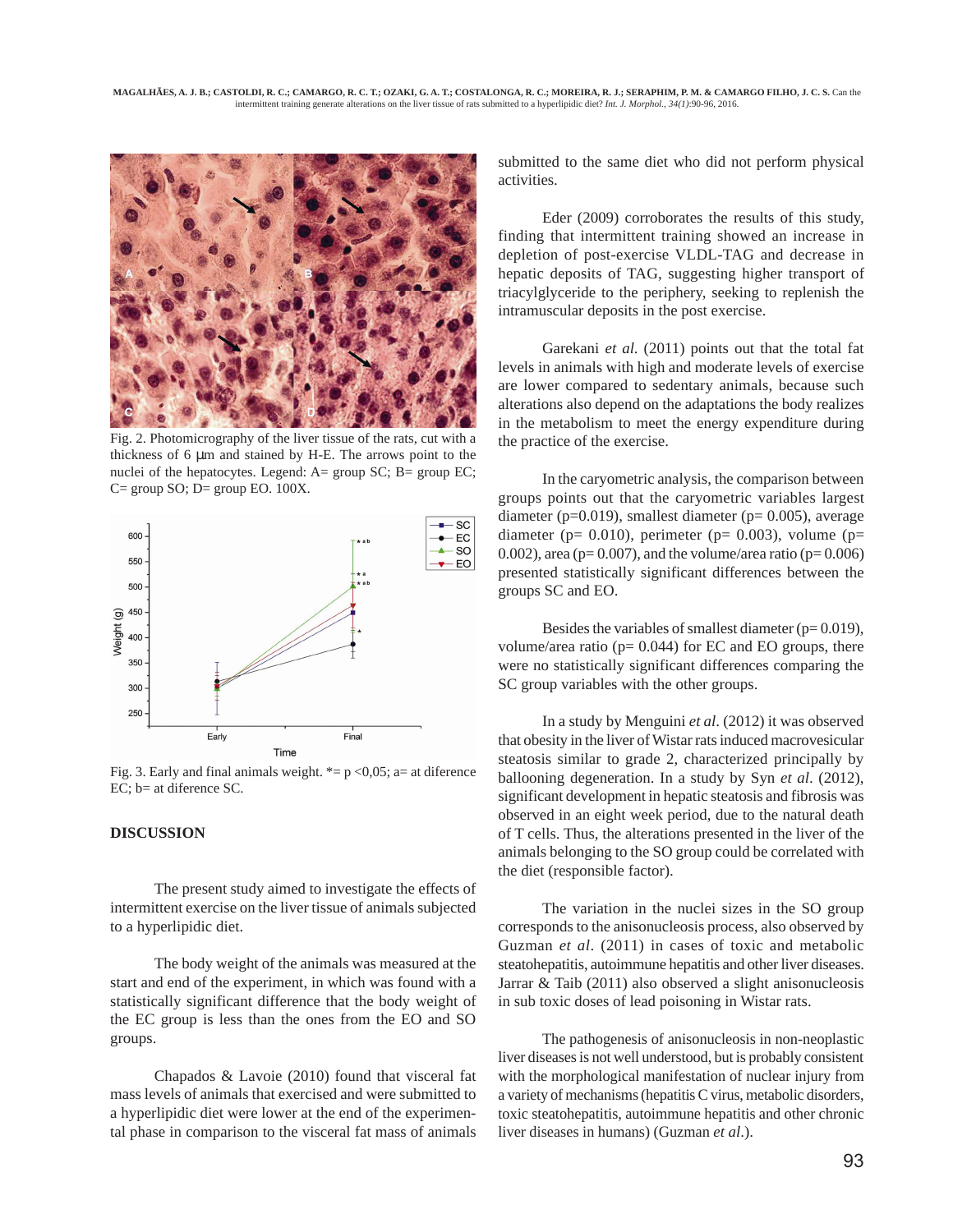Possibly, this phenomenon occurred in the hepatocyte nuclei of the SO group due to the accumulation of lipids (with consequent formation of steatohepatitis). Pórtela *et al*. (2007), verified in pregnant rats that the administration of aspartame, diluted in distilled water at room temperature, also presented a decrease in the values of the variables related to the size of the hepatocyte nuclei compared to the control group, due to the toxicity of the substance on the liver.

Batista *et al*. (2006), in a caryometric study, observed the action of an infusion of Cayaponia tayuya on mice and found that the hepatocyte nuclei were higher than the nuclei of animals which had not been treated with the plant. These latter findings indicate that hepatocyte anisonucleosis occurs due to the exposure of the tissue to agents (toxic or not) or high stress situations which provide greater work demands, with consequent cellular apoptosis and tissue injury.

The results also demonstrate the size of the EO group cell nuclei to be smaller in relation to the EC. However, the EO group had a differentiating factor, in addition to diet; intermittent training. The results of Chapados *et al*. (2009) corroborate the findings of this study, stating that coupled with a reduction in the content of triacylglycerides in the liver, physical training reduces the synthesis of VLDL (Very Low Density Lipoprotein) in fed rats which have had obesity induced by high fat levels, via microsomal triglyceride transfer protein.

A study by Almeida *et al*. (2008) showed that an increase in the hepatic lipid content occurs proportionally to the original value. The effects of exercise training in this study are possibly associated with the effects of nutritional intake, i.e., the diet of the EO animals may have mitigated the effects of physical training.

Studies in rats indicate that a diet rich in fatty acids can modulate the damage caused in liver tissue, generating dyslipidemia, excessive weight and liver injury with increased steatosis and fibrosis in the liver tissue, due to the production of large quantities of TNF-α (Tumor Necrosis Factor ) generated by the adipose tissue (Neves *et al*., 2006).

Possibly, the decrease in the nuclear volume showed by caryometric analysis in the animal's tissues of SO and EO groups in relation to the animal's tissues of SC and EC groups, reflects the decrease in metabolic activities of these ones. Chapado & Lavoie, state that the excess lipids mobilized from the adipose tissue during exercise in addition to the lipids from the diet that are mobilized through the liver while inhibiting the synthesis of VLDL and MTP (Microsomal Triglyceride Transfer Protein), can aggravate framework of hepatic steatosis even in physical training situation.

Fabbrini *et al*. (2010) add to this by stating that high levels of intrahepatic triglycerides can cause metabolic abnormalities independent of BMI, percentage body fat or visceral fat mass. Therefore, from the histological findings, it appears that physical exercise acting in isolation was not a protective factor against the alteration of the liver cells; it needs to be combined with other factors such as a low-calorie diet.

This study was limited to analyzing nucleic changes of liver tissue. However, future studies may collaborate with the literature by quantifying the number of cells, in which it can be pointed out in what proportion the liver needs to adapt its number of hepatocytes, from a normal condition to an exercised condition or a condition of obesity, as well as possible changes in extracellular matrix in the liver tissue, for example, quantifying the concentration of fatty acids.

It can be concluded therefore, that the exercise combined with proper diet was efficient in not causing significant changes in the nuclei of hepatocytes, being able to retain its normal functions and reducing the chances of the appearance of lesions in the tissue. In addition to that, the exercise alone cannot be considered a protection factor of liver cells.

# **ACKNOWLEDGEMENTS**

This study was funded by the National Council for Scientific and Technological Development (CNPq).

**MAGALHÃES, A. J. B.; CASTOLDI, R. C.; CAMARGO, R. C. T.; OZAKI, G. A. T.; COSTALONGA, R. C.; MOREIRA, R. J.; SERAPHIM, P. M. & CAMARGO FILHO, J. C. S.** ¿El entrenamiento intermitente puede generar alteraciones sobre el tejido hepático de ratas sometidas a una dieta alta en grasa? *Int. J. Morphol., 34(1)*:90-96, 2016.

**RESUMEN:** Estudios indican que el aumento de la actividad física y la disminución de los niveles de grasa en el hígado ayudan a reducir el riesgo de morbilidad por enfermedades hepáticas. El objetivo fue evaluar el efecto de un programa de entrenamiento intermitente de ocho semanas en el tejido hepático de ratas con dieta alta en grasa. Treinta ratas Wistar machos fueron divididas en grupos Control Sedentario (SC), Control Ejercicio (CE) (con fuente de alimentación que consiste en la ración estándar y agua), Obeso Sedentario (OS) y Obeso Ejercicio (OE) (con alimentación compuesta por tocino, mortadela, salchichas, galletas, refrescos y ración estándar), sometidas a un entrenamiento intermitente a través de saltos mediante estimulación eléctrica con tres series de 12 repeticiones, tres veces por semana durante ocho semanas. Al final del período de entrenamiento, los animales fueron sacrificados; se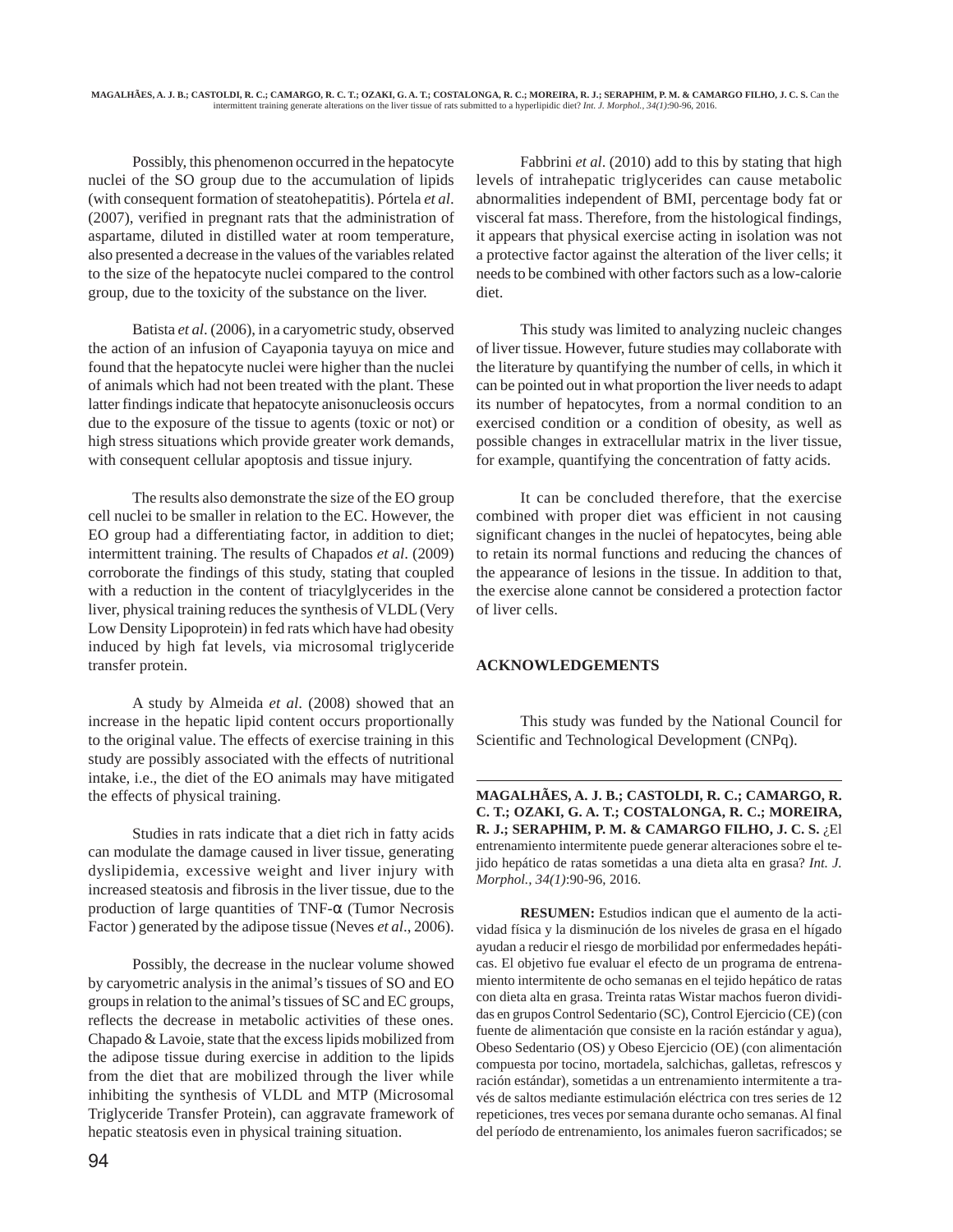extrajeron sus hígados para el procesamiento histológico y tinción con hematoxilina y eosina (HE). Luego se realizó el análisis cariométrico de los núcleos de los hepatocitos. Se observó que los núcleos de los hepatocitos fueron menores en los animales obesos en comparación con los núcleos de hepatocitos de los animales de control, pues el ejercicio combinado con una dieta adecuada se mostró eficiente para que causar alteraciones en los núcleos de hepatocitos, y esa combinación puede retener la función normal de las células y disminuir las posibilidades de la aparición de daños en los tejidos. Además, el ejercicio aislado no puede ser considerado como un factor de protección contra la alteración las células del hígado.

**PALABRAS CLAVE: Dieta alta en grasa; Ejercicio; Hepatocitos.**

# **REFERENCES**

- Almeida, F. N.; Almeida, K. N.; Mais, L. N.; Nachbar, R. T.; Natali, M. R. M. & Moraes, S. M. F. A resposta do peso e da composição corporal à inclusão da dieta de cafeteria e treinamento físico aeróbio em diferentes fases do desenvolvimento. *Cienc. Cuid. Saude, 7(Suppl. 1)*:39-44, 2008.
- Batista, A. G. U.; Lopes, R. A.; de Souza, M. A.; Kasai, A.; Lopes, P. E. V. P.; Sala, M. A.; Regalo, S. C. H. & Petenusci, S. O. Hepatotoxicidade de plantas medicinais. XLIX. Ação da infusão de Cayaponia tayuya (Vell.) Cogn. no camundongo. *Investigação – Rev. Cienc. Univ. Franca, 6(1)*:7-11, 2006.
- Camargo Filho, J. C. S.; Garcia, B. C.; Kodama, F. Y.; Bonfim, M. R.; Vanderlei, L. C. M.; Ramos, E. M. C.; Camargo, R. C. T.; Padulla, S. A. T. & Maeda, J. K. Effects of aerobic exercise on the skeletal muscle of rats exposed to cigarette smoke. *Rev. Bras. Med. Esporte, 17(6)*:412-415, 2011.
- Chapados, N. A.; Seelaender, M.; Levy, E. & Lavoie, J. M. Effects of exercise training on hepatic microsomal triglyceride transfer protein content in rats. *Horm. Metab. Res., 41(4)*:287- 93, 2009.
- Chapados, N. A. & Lavoie, J. M. Exercise training increases hepatic endoplasmic reticulum (er) stress protein expression in MTP-inhibited high-fat fed rats. *Cell. Biochem. Funct., 28(3)*:202-10, 2010.
- Dal Pai Silva, M. *Histoenzimologia: Teoria e Prática*. Botucatu, Instituto de Biociências - UNESP, 1995.
- de Lima, C. D.; Alves, L. E.; Iagher, F.; Machado, A. F.; Bonatto, S. J.; Kuczera, D.; de Souza, C. F.; Pequito, D. C.; Muritiba, A. L.; Nunes, E. A. & Fernandes, L. C. Anaerobic exercise reduces tumor growth, cancer cachexia and increases macrophage and lymphocyte response in Walker 256 tumorbearing rats. *Eur. J. Appl. Physiol., 104(6)*:957-64, 2008.
- Eder, R. O *Exercício Intermitente Modula o Metabolismo Lipídico em Ratos: O Fígado como Órgão Gerenciador.* PhD Thesis. São Paulo, Universidade de São Paulo, 2009.
- Fabbrini, E.; Sullivan, S. & Klein, S. Obesity and nonalcoholic fatty liver disease: biochemical, metabolic, and clinical implications. *Hepatology, 51(2)*:679-89, 2010.
- Fritsche, L.; Weigert, C.; Häring, H. U. & Lehmann, R. How insulin receptor substrate proteins regulate the metabolic capacity of the liver--implications for health and disease. *Curr. Med. Chem., 15(13)*:1316-29, 2008.
- Garekani, E. T.; Mohebbi, H.; Kraemer, R. R. & Fathi, R. Exercise training intensity/volume affects plasma and tissue adiponectin concentrations in the male rat. *Peptides, 32(5)*:1008-12, 2011.
- Gutierres, A. P. M. & Marins, J. C. B. Os efeitos do treinamento de força sobre os fatores de risco da síndrome metabólic. *Rev Bras. Epidemiol., 11(1)*:147-58, 2008.
- Guzman, G.; Chennuri, R.; Voros, A.; Boumendjel, R.; Locante, A.; Patel, R. & Valyi-Nagy, T. Nucleometric study of anisonucleosis, diabetes and oxidative damage in liver biopsies of orthotopic liver transplant recipients with chronic hepatitis C virus infection. *Pathol. Oncol. Res., 17(2)*:191-9, 2011.
- Jarrar, B. M. & Taib, N. T. Histological and histochemical alterations in the liver induced by lead chronic toxicity. *Saudi J. Biol. Sci., 19(2)*:203-10, 2012.
- Lamas, O.; Martínez, J. A. & Marti, A. Energy restriction restores the impaired immune response in overweight rats. *J. Nutr. Biochem., 15(7)*:418-25, 2004.
- Martins, A. T.; Santos, F. S.; Scannavino, L. F.; Pires, J. R.; Zuza, E. P.; Junior, J. A. P.; Azoubel, R.; Di Mateo, M. A. S. & Lopes, R. A. Effect of sodium cyclamate on the rat fetal exocrine pancreas: a karyometric and stereological study. *Int. J. Morphol., 28(3)*:899-904, 2010.
- Menguini, R.; Casagrande, V.; Menini, S.; Marino, A.; Marzano, V.; Hribal, M. L.; Gentileschi, P.; Lauro, D.; Schillaci, O.; Pugliese, G.; Sbraccia, P.; Urbani, A.; Lauro, R. & Federici, M. TIMP3 overexpression in macrophages protects from insulin resistance, adipose inflammation, and nonalcoholic fatty liver disease in mice. *Diabetes, 61(2)*:454-62, 2012.
- Neves, R. H.; Alencar, A. C.; Aguila, M. B.; Mandarim-de-Lacerda, C. A.; Machado-Silva, J. R. & Gomes, D. C. Hepatic stereology of Schistosomiasis mansoni infected-mice fed a high-fat diet. *Mem*. *Inst. Oswaldo Cruz, 101 (Suppl. 1)*:253-60, 2006.
- Panveloski-Costa, A. C.; Pinto Júnior, D. A.; Brandão, B. B.; Moreira, R. J.; Machado, U. F. & Seraphim, P. M. Resistive training reduces inflammation in skeletal muscle and improves the peripheral insulin sensitivity in obese rats induced by hyperlipidic diet. *Arq. Bras. Endocrinol. Metabol., 55(2)*:155- 63, 2011.